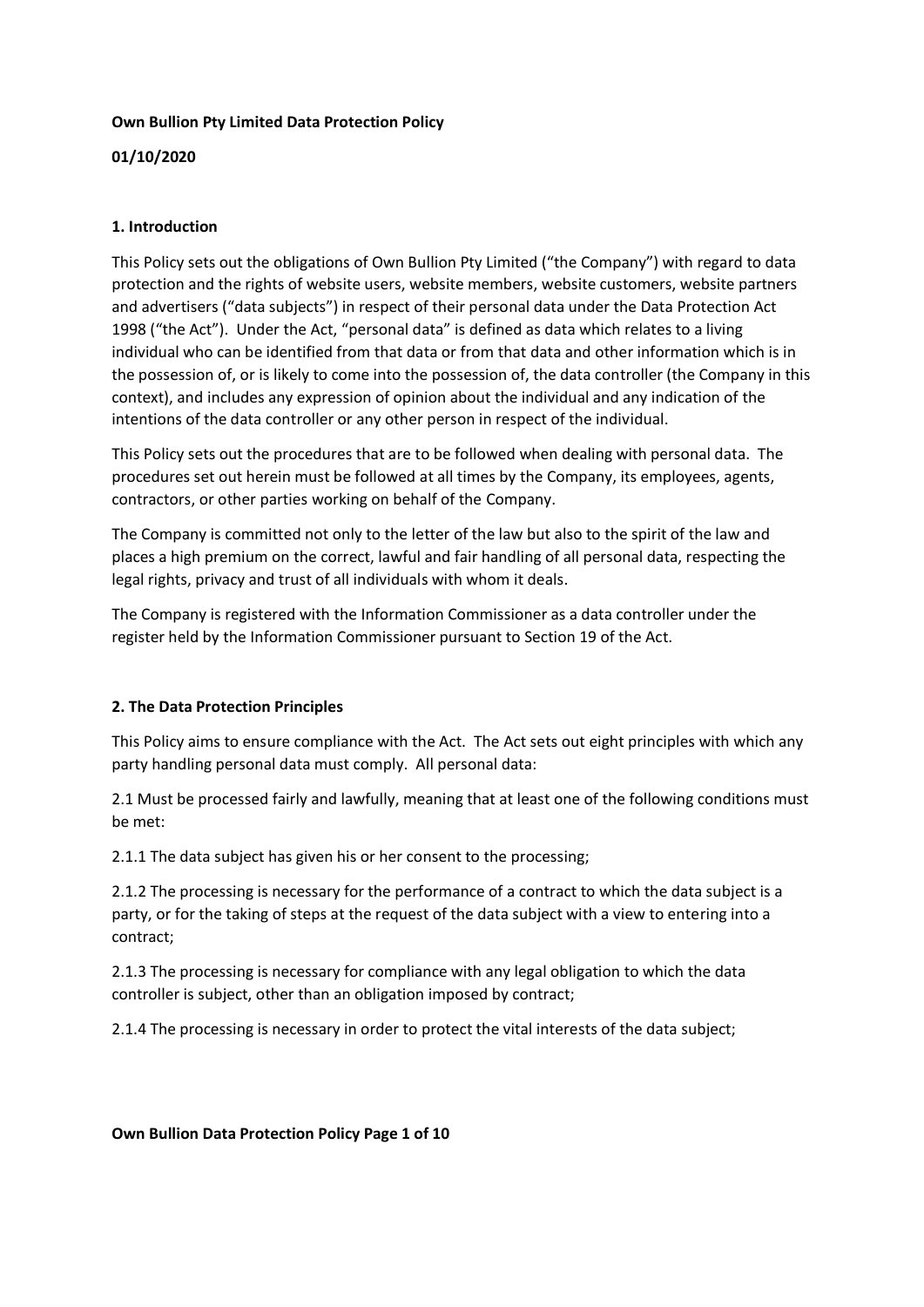2.1.5 The processing is necessary for the administration of justice, for the exercise of any functions of either House of Parliament, for the exercise of any functions conferred on any person by or under any enactment, for the exercise of any functions of the Crown, a Minister of the Crown or a government department, or for the exercise of any other functions of a public nature exercised in the public interest by any person;

2.1.6 The processing is necessary for the purposes of legitimate interests pursued by the data controller or by the third party or parties to whom the data is disclosed, except where the processing is unwarranted in any particular case by reason of prejudice to the rights and freedoms or legitimate interests of the data subject.

2.2 Where the personal data is sensitive personal data (defined below in Part 4 of this Policy), at least one of the following conditions must be met:

2.1.7 The data subject has given his or her explicit consent to the processing of the personal data;

2.1.8 The processing is necessary for the purposes of exercising or performing any right or obligation which is conferred or imposed by law on the data controller in connection with employment;

2.1.9 The processing is necessary in order to protect the vital interests of the data subject or another person in a case where consent cannot be given by or on behalf of the data subject, or the data controller cannot reasonably be expected to obtain the consent of the data subject, or in order to protect the vital interests of another person, in a case where consent by or on behalf of the data subject has been unreasonably withheld;

2.1.10 The processing is carried out in the course of the legitimate activities of any body or association which is not established or conducted for profit, and exists for political, philosophical, religious or trade-union purposes, is carried out with appropriate safeguards for the rights and freedoms of data subjects, relates only to individuals who either are members of the body or association or have regular contact with it in connection with its purposes, and does not involve disclosure of the personal data to a third party without the consent of the data subject;

2.1.11 The information contained in the personal data has been made public as a result of steps deliberately taken by the data subject;

2.1.12 The processing is necessary for the purpose of, or in connection with, any legal proceedings (including prospective legal proceedings), the processing is necessary for the purpose of obtaining legal advice, or is otherwise necessary for the purposes of establishing, exercising or defending legal rights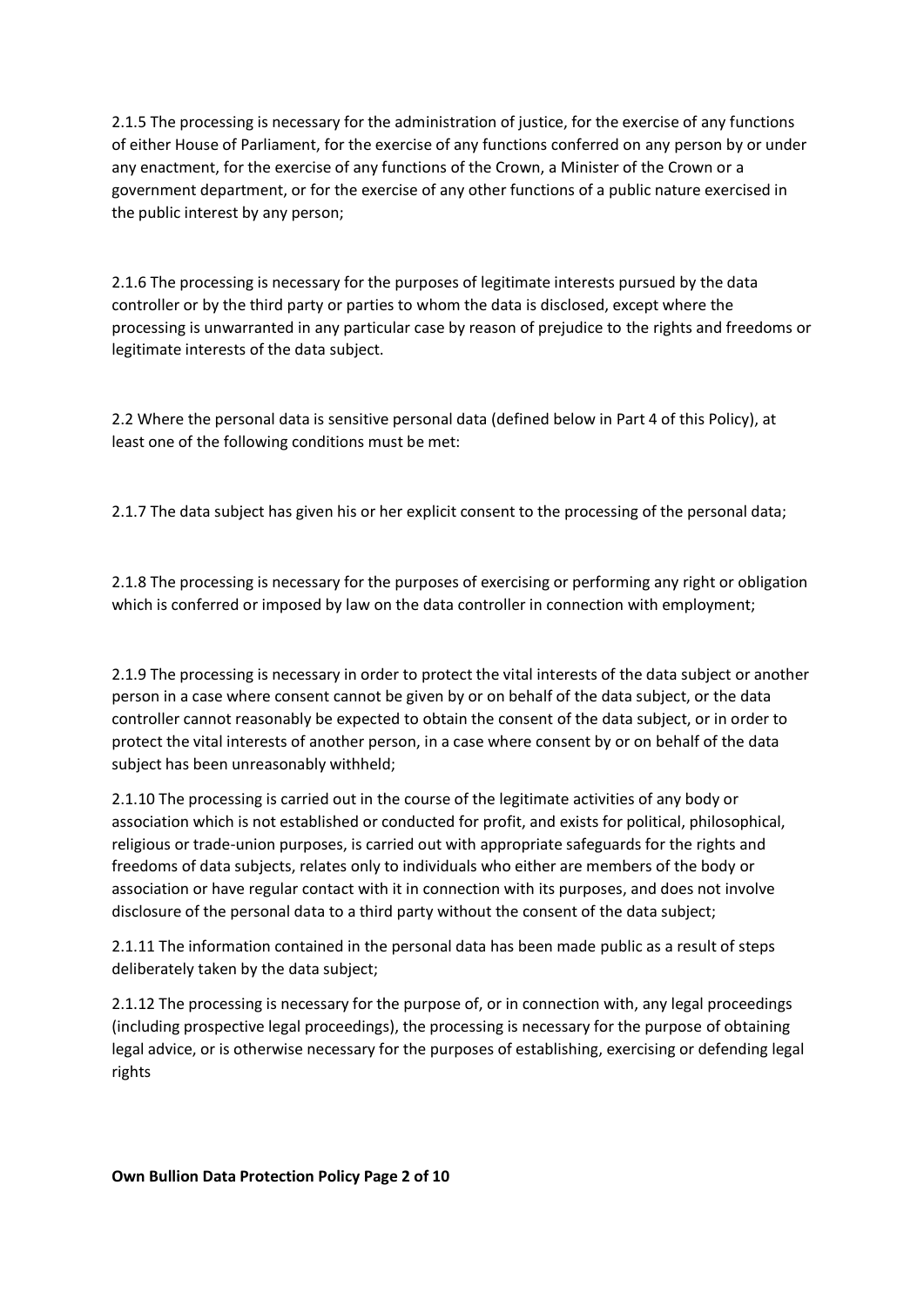2.1.13 The processing is necessary for the administration of justice, for the exercise of any functions of either House of Parliament, for the exercise of any functions conferred on any person by or under an enactment, or for the exercise of any functions of the Crown, a minister of the Crown or a government department;

2.1.14 The processing is either the disclosure of sensitive personal data by a person as a member of an anti-fraud organisation or otherwise in accordance with any arrangements made by such an organisation, or any other processing by that person or another person of sensitive personal data so disclosed, and is necessary for the purposes of preventing fraud or a particular kind of fraud;

2.1.15 The processing is necessary for medical purposes and is undertaken by a health professional, or a person who in the circumstances owes a duty of confidentiality which is equivalent to that which would arise if that person were a health professional;

2.1.16 The processing is of sensitive personal data consisting of information as to racial or ethnic origin, the processing is necessary for the purpose of identifying or keeping under review the existence or absence of equality of opportunity or treatment between persons of different racial or ethnic origins, with a view to enabling such equality to be promoted or maintained, and is carried out with appropriate safeguards for the rights and freedoms of data subjects.]

2.3 Must be obtained only for specified and lawful purposes and shall not be processed in any manner which is incompatible with those purposes;

2.4 Must be adequate, relevant and not excessive with respect to the purposes for which it is processed;

2.5 Must be accurate and, where appropriate, kept up to date;

2.6 Must be kept for no longer than is necessary in light of the purpose(s) for which it is processed;

2.7 Must be processed in accordance with the rights of data subjects under the Act (for which, see Part 3 of this Policy);

2.8 Must be protected against unauthorised or unlawful processing, accidental loss, destruction or damage through appropriate technical and organisational measures; and

2.9 Must not be transferred to a country or territory outside of the European Economic Area unless that country or territory ensures an adequate level of protection for the rights and freedoms of data subjects in relation to the processing of personal data.

## **Own Bullion Data Protection Policy Page 3 of 10**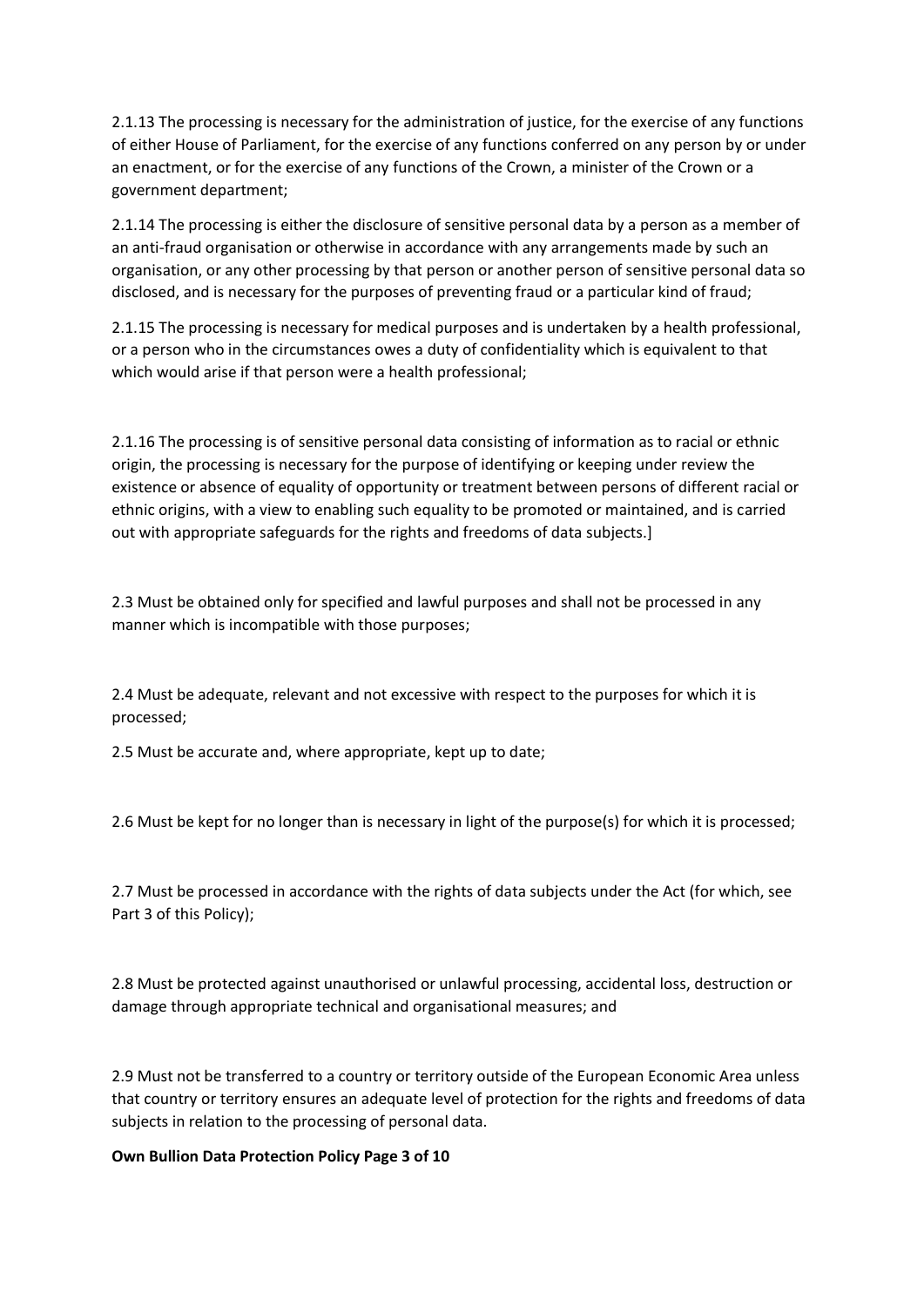## **3. Rights of Data Subjects**

Under the Act, data subjects have the following rights:

The right to access a copy of their personal data held by the Company by means of a Subject Access Request (for which, see Part 8 of this Policy);

The right to object to any processing of his or her personal data that is likely to cause (or that is causing) damage or distress. Data subjects should make any such objection in writing to Iain Watt (iainw@ownbullion.com) and the Company shall respond within 21 days either notifying the data subject of its compliance, or explaining why the Company feels that any aspect of the data subject's request is unjustified;

The right to prevent processing for direct marketing purposes;

The right to object to decisions being taken by automated means (where such decisions will have a significant effect on the data subject) and to be informed when any such decision is taken (in which case the data subject has the right to require the data controller (by written notice) to reconsider the decision;

The right to have inaccurate personal data rectified, blocked, erased or destroyed in certain circumstances; o The right to claim compensation for damage caused by the Company's breach of the Act.

## **4. Personal Data**

Personal data is defined by the Act as data which relates to a living individual who can be identified from that data or from that data and other information which is in the possession of, or is likely to come into the possession of, the data controller, and includes any expression of opinion about the individual and any indication of the intentions of the data controller or any other person in respect of the individual.

The Act also defines "sensitive personal data" as personal data relating to the racial or ethnic origin of the data subject; their political opinions; their religious (or similar) beliefs; trade union membership; their physical or mental health condition; their sexual life; the commission or alleged commission by them of any offence; or any proceedings for any offence committed or alleged to have been committed by them, the disposal of such proceedings or the sentence of any court in such proceedings.

The Company only holds personal data that is directly relevant to its dealings with a given data subject. That data will be collected, held, and processed in accordance with the data protection principles and with this Policy. The following data may be collected, held and processed by the Company:

Personal details (including name, email, phone number, country),

Demographic details (interests, hobbies).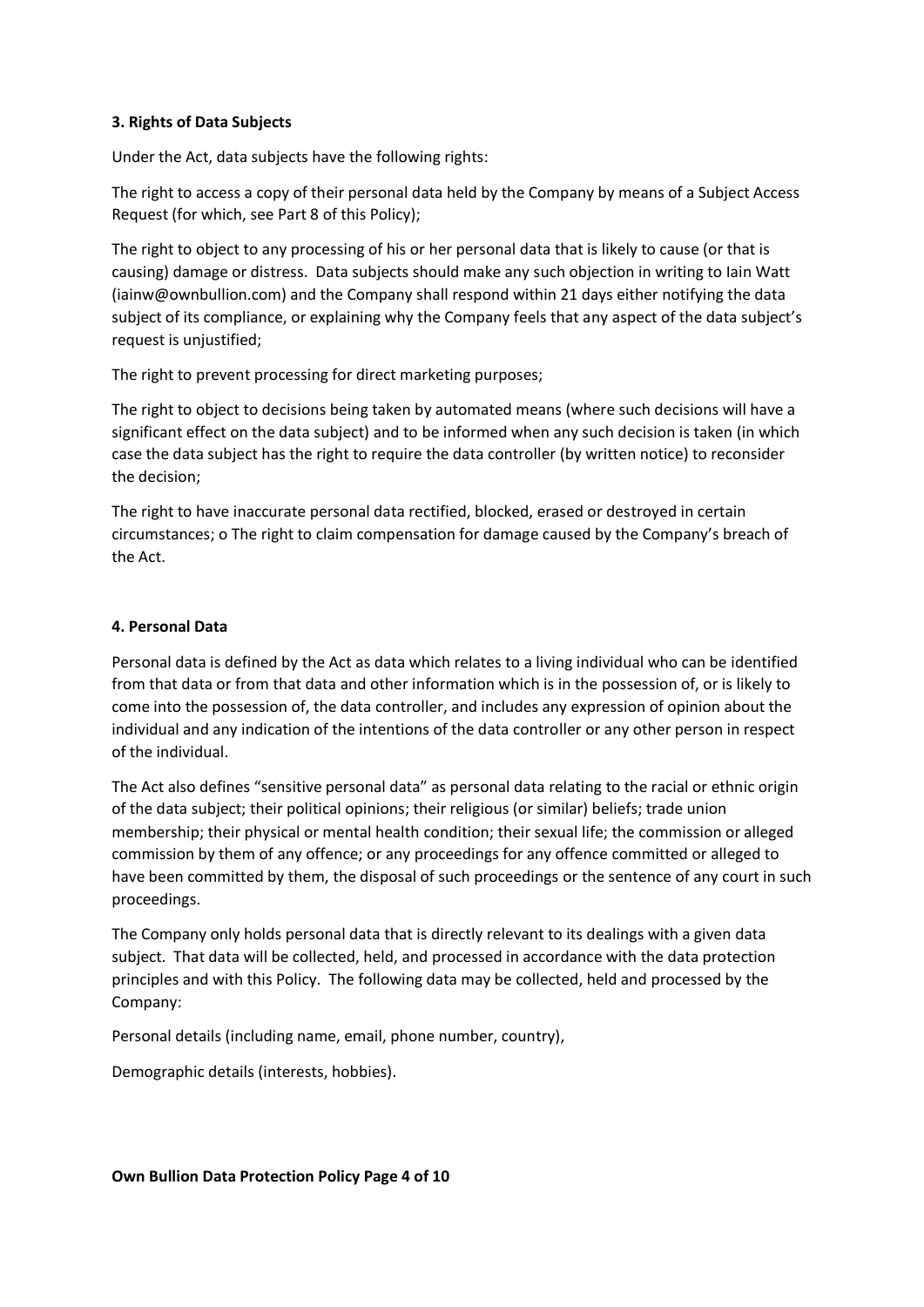## **5. Processing Personal Data**

Any and all personal data collected by the Company (as detailed in Part 4 of this Policy) is collected in order to ensure that the Company can provide the best possible service to its customers, and can work effectively with its partners, associates and affiliates and efficiently manage its employees, contractors, agents and consultants. The Company may also use personal data in meeting certain obligations imposed by law.

Certain data collected by the Company, such as IP addresses, certain information gathered by cookies, pseudonyms and other non-identifying information will nonetheless be collected, held and processed to the same standards as personal data.

Personal data may be disclosed within the Company, provided such disclosure complies with this Policy. Personal data may be passed from one department to another in accordance with the data protection principles and this Policy. Under no circumstances will personal data be passed to any department or any individual within the Company that does not reasonably require access to that personal data with respect to the purpose(s) **for which it was collected and is being processed.** 

## **In particular the Company shall ensure that**:

o All personal data collected and processed for and on behalf of the Company by any party is collected and processed fairly and lawfully; o Data subjects are always made fully aware of the reasons for the collection of personal data and are given details of the purpose(s) for which the data will be used;

o Personal data is only collected to the extent that is necessary to fulfil the purpose(s) for which it is required;

o All personal data is accurate at the time of collection and kept accurate and up to date while it is being held and/or processed;

o No personal data is held for any longer than necessary in light of the purpose(s) for which it is required; o A suitable online privacy policy is implemented, maintained and followed; o Whenever cookies or similar technologies are used online by the Company, they shall be used strictly in accordance with the requirements of the Privacy and Electronic Communications Regulations, providing full details of cookie use and guidance on privacy;

o Individuals are provided with a simple, accessible method of amending any data submitted by them online; o Individuals are informed if any data submitted by them online cannot be fully deleted at their request under normal circumstances (for example, because a file uploaded by a user has been backed up) and how to request that the Company deletes any other copies of that data, where it is within the individual's right to do so;

o All personal data is held in a safe and secure manner, as detailed in Part 6 of this Policy, taking all appropriate technical and organisational measures to protect the data;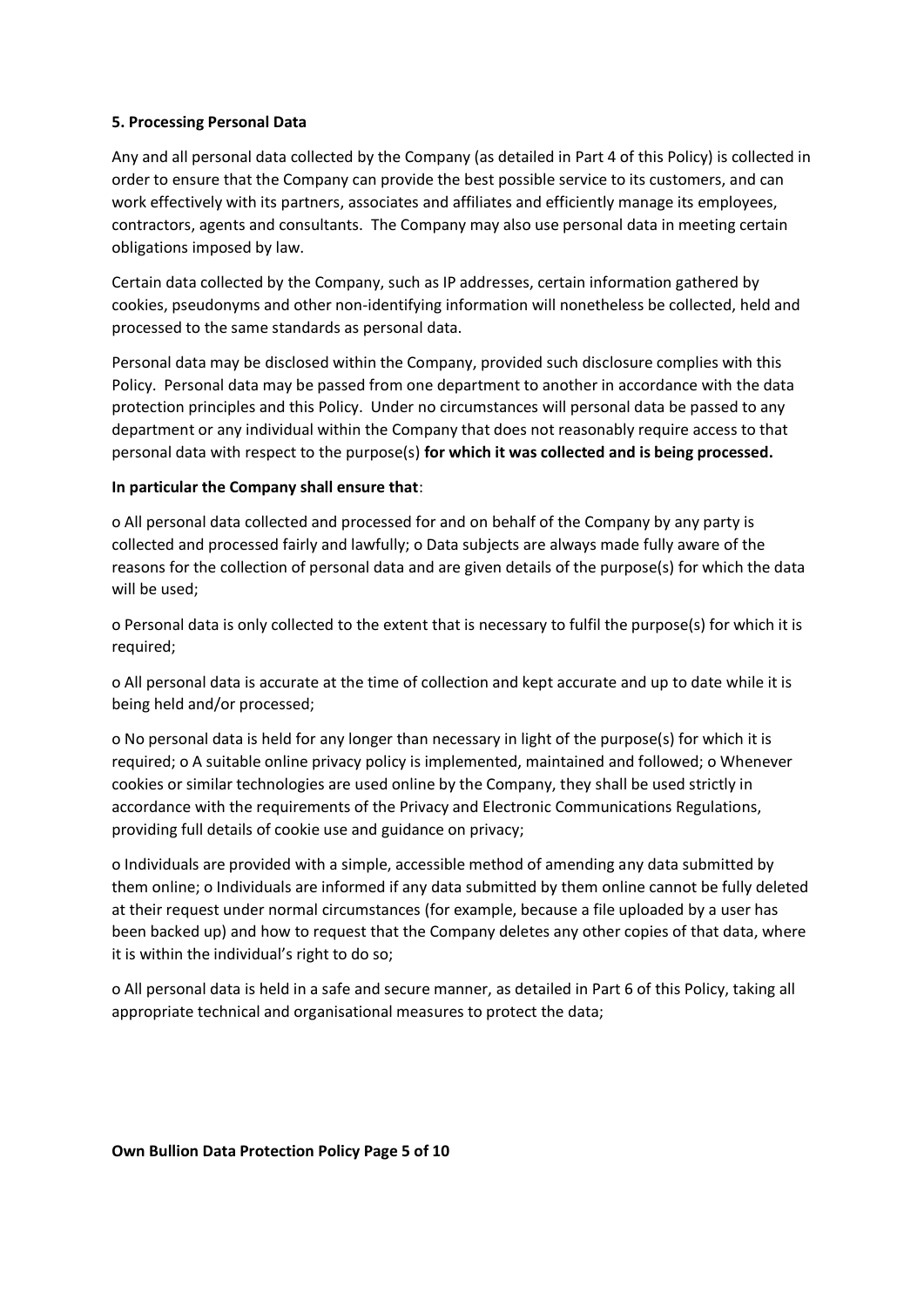o All personal data is transferred securely, whether it is transmitted electronically or in hard copy using SSL Encryption;

o No personal data is transferred outside of the European Economic Area (as appropriate) without first ensuring that the destination country offers adequate levels of protection for personal data and the rights of data subjects; and

o All data subjects can fully exercise their rights with ease and without hindrance.

## **6. Data Protection Procedures**

The Company shall ensure that all of its employees, agents, contractors, or other parties working on behalf of the Company comply with the following when working with personal data:

o All emails containing personal data must be encrypted using SSL Encryption (Google Mail Servers);

o Personal data may be transmitted over secure networks only – transmission over unsecured networks is not permitted in any circumstances;

o Personal data may not be transmitted over a wireless network if there is a wired alternative that is reasonably practicable;

o Personal data contained in the body of an email, whether sent or received, should be copied from the body of that email and stored securely. The email itself should be deleted. All temporary files associated therewith should also be deleted;

o Where Personal data is to be sent by facsimile transmission the recipient should be informed in advance of the transmission and should be waiting by the fax machine to receive the data;

o Where Personal data is to be transferred in hardcopy form it should be passed directly to the recipient or sent using certified mail.

o No personal data may be shared informally and if an employee, agent, subcontractor, or other party working on behalf of the Company requires access to any personal data that they do not already have access to, such access should be formally requested from Rupert Hadlow (Compliance Manager).

o All hardcopies of personal data, along with any electronic copies stored on physical, removable media should be stored securely in a locked box, drawer, cabinet or similar;

o No personal data may be transferred to any employees, agents, contractors, or other parties, whether such parties are working on behalf of the Company or not, without the authorisation of Iain Watt (Compliance Manager);

o Personal data must be handled with care at all times and should not be left unattended or on view to unauthorised employees, agents, sub-contractors or other parties at any time;

o If personal data is being viewed on a computer screen and the computer in question is to be left unattended for any period of time, the user must lock the computer and screen before leaving it

#### **Own Bullion Data Protection Policy Page 6 of 10**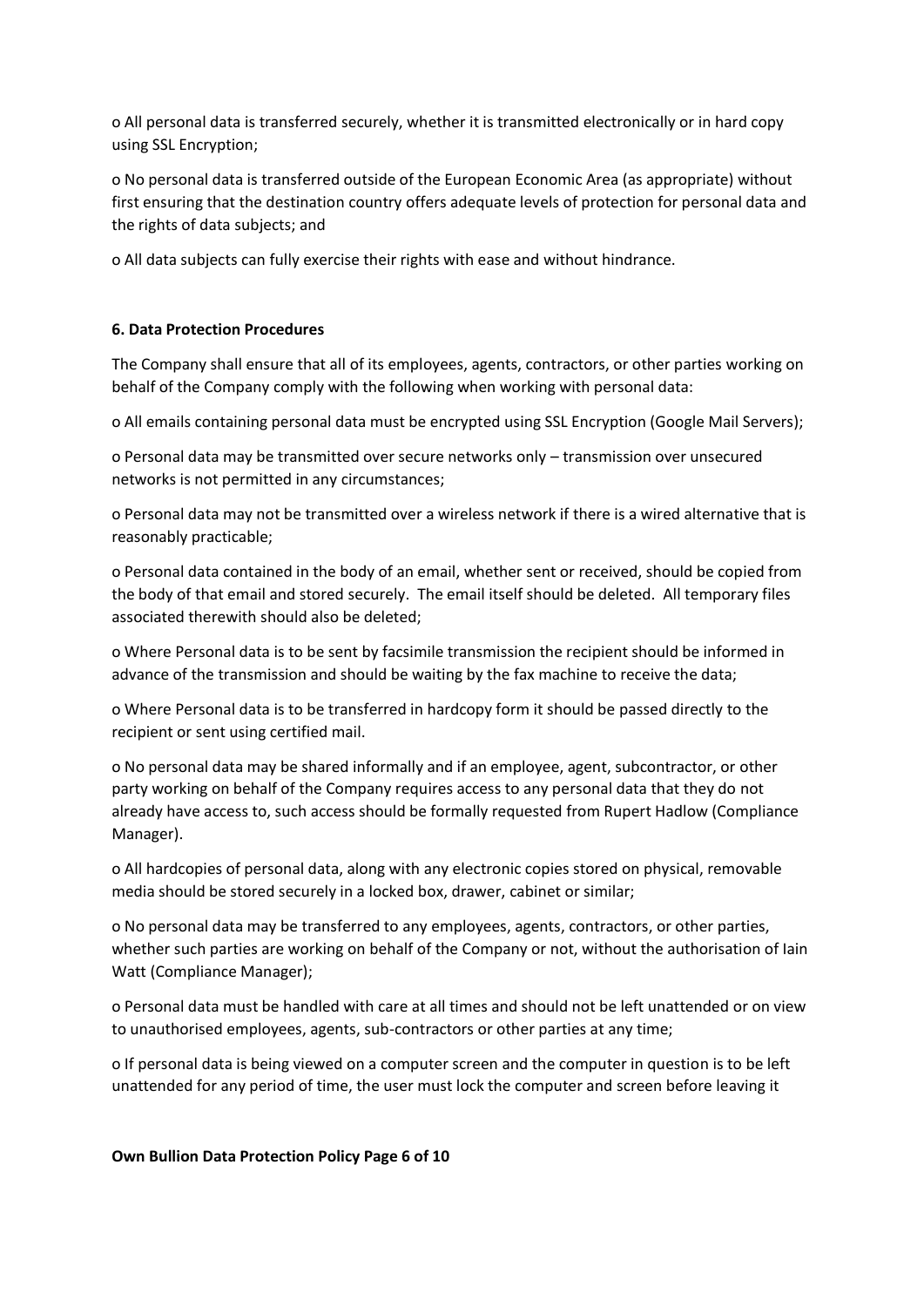o Any unwanted copies of personal data (i.e. printouts or electronic duplicates) that are no longer needed should be disposed of securely. Hardcopies should be shredded and electronic copies should be deleted securely

o No personal data should be stored on any mobile device (including, but not limited to, laptops, tablets and smartphones), whether such device belongs to the Company or otherwise without the formal written approval of Iain Watt (Compliance Manager) and, in the event of such approval, strictly in accordance with all instructions and limitations described at the time the approval is given, and for no longer than is absolutely necessary.

o No personal data should be transferred to any device personally belonging to an employee and personal data may only be transferred to devices belonging to agents, contractors, or other parties working on behalf of the Company where the party in question has agreed to comply fully with the letter and spirit of this Policy and of the Act (which may include demonstrating to the Company that all suitable technical and organisational measures have been taken);

o All personal data stored electronically should be backed up Daily with backups stored onsite. All backups should be encrypted using SSL;

o All electronic copies of personal data should be stored securely using passwords and SSL data encryption;

o All passwords used to protect personal data should be changed regularly and should not use words or phrases that can be easily guessed or otherwise compromised. All passwords must contain a combination of uppercase and lowercase letters, numbers, and symbols . All software used by the Company is designed to require such passwords;

o Under no circumstances should any passwords be written down or shared between any employees, agents, contractors, or other parties working on behalf of the Company, irrespective of seniority or department. If a password is forgotten, it must be reset using the applicable method. IT staff do not have access to passwords;

o All personal data held by the Company shall be regularly reviewed for accuracy and completeness. Where the Company has regular contact with data subjects, any personal data held about those data subjects should be confirmed at least every 5 years. If any personal data is found to be out of date or otherwise inaccurate, it should be updated and/or corrected immediately where possible. If any personal data is no longer required by the Company, it should be securely deleted and disposed;

# **7. Organisational Measures**

The Company shall ensure that the following measures are taken with respect to the collection, holding and processing of personal data:

o The Company has appointed Iain Watt as its Data Protection Officer with the specific responsibility of overseeing data protection and ensuring compliance with this Policy and with the Act. The Data Protection Officer shall in particular

## **Own Bullion Data Protection Policy Page 7 of 10**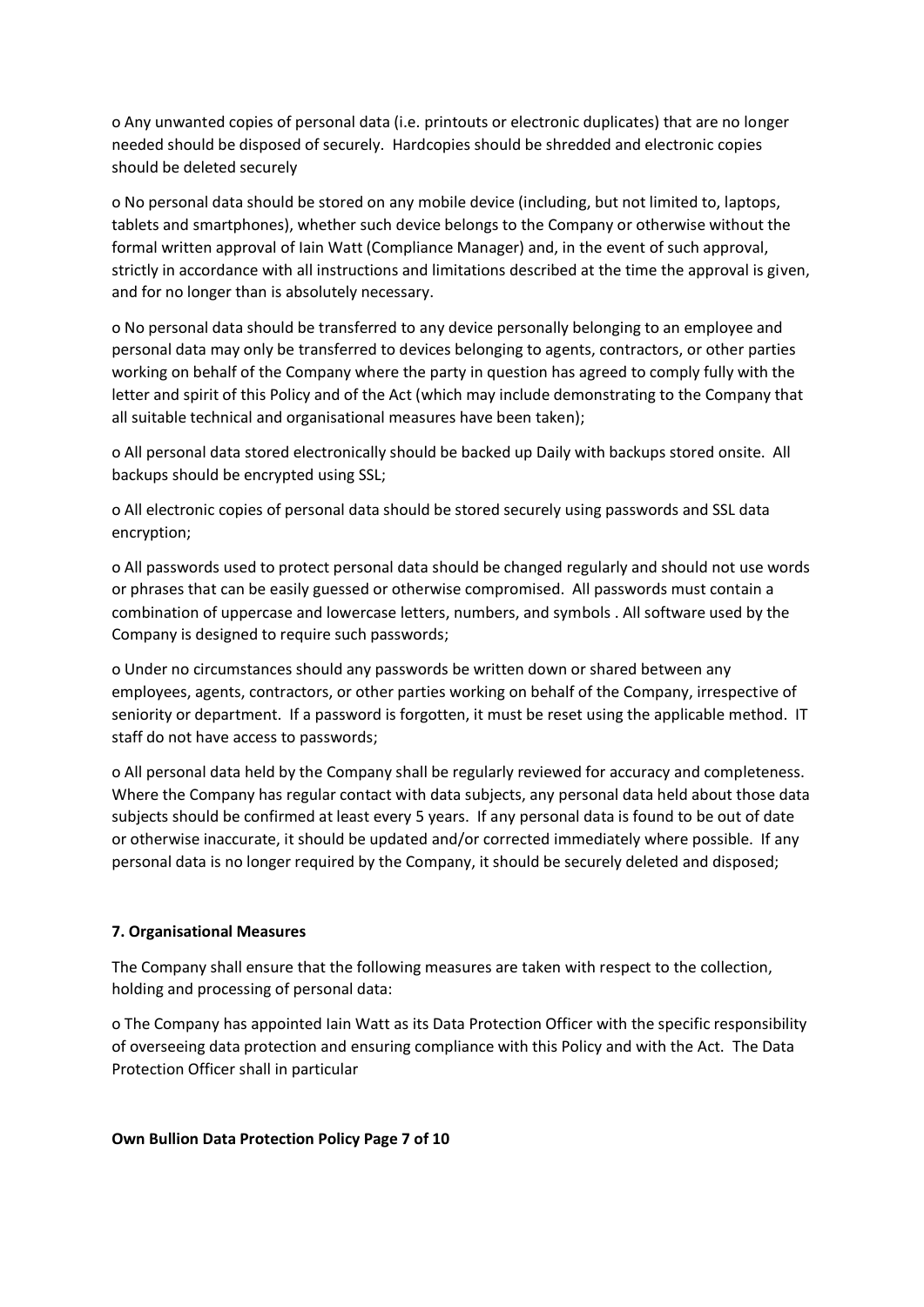be responsible for:

o Overseeing the implementation of, and compliance with this Policy, working in conjunction with the relevant employees, managers and/or department heads, agents, contractors and other parties working on behalf of the Company;

o Organising suitable and regular data protection training and awareness programmes within the Company;

o Reviewing this Policy and all related procedures not less than every 6 months;

o All employees, agents, contractors, or other parties working on behalf of the Company are made fully aware of both their individual responsibilities and the Company's responsibilities under the Act and under this Policy, and shall be provided with a copy of this Policy;

o Only employees, agents, sub-contractors, or other parties working on behalf of the Company that need access to and use of personal data in order to carry out their assigned duties correctly shall have access to personal data held by the Company;

o All employees, agents, contractors, or other parties working on behalf of the Company handling personal data will be appropriately trained to do so;

o All employees, agents, contractors, or other parties working on behalf of the Company handling personal data will be appropriately supervised;

o Methods of collecting, holding and processing personal data shall be regularly evaluated and reviewed;

o The Performance of those employees, agents, contractors, or other parties working on behalf of the Company handling personal data shall be regularly evaluated and reviewed;

o All employees, agents, contractors, or other parties working on behalf of the Company handling personal data will be bound to do so in accordance with the principles of the Act and this Policy by contract;

o All agents, contractors, or other parties working on behalf of the Company handling personal data must ensure that any and all of their employees who are involved in the processing of personal data are held to the same conditions as those relevant employees of the Company arising out of this Policy and the Act;

o Where any agent, contractor or other party working on behalf of the Company handling personal data fails in their obligations under this Policy that party shall indemnify and hold harmless the Company against any costs, liability, damages, loss, claims or proceedings which may arise out of that failure.

## **8. Access by Data Subjects**

A data subject may make a subject access request ("SAR") at any time to find out more about the information which the Company holds about them. o SARs should be made in writing, addressed to Iain Watt – iainw@ownbullion.com.

o A SAR may be made using the Company's Subject Access Request Form, but

## **Own Bullion Data Protection Policy Page 8 of 10**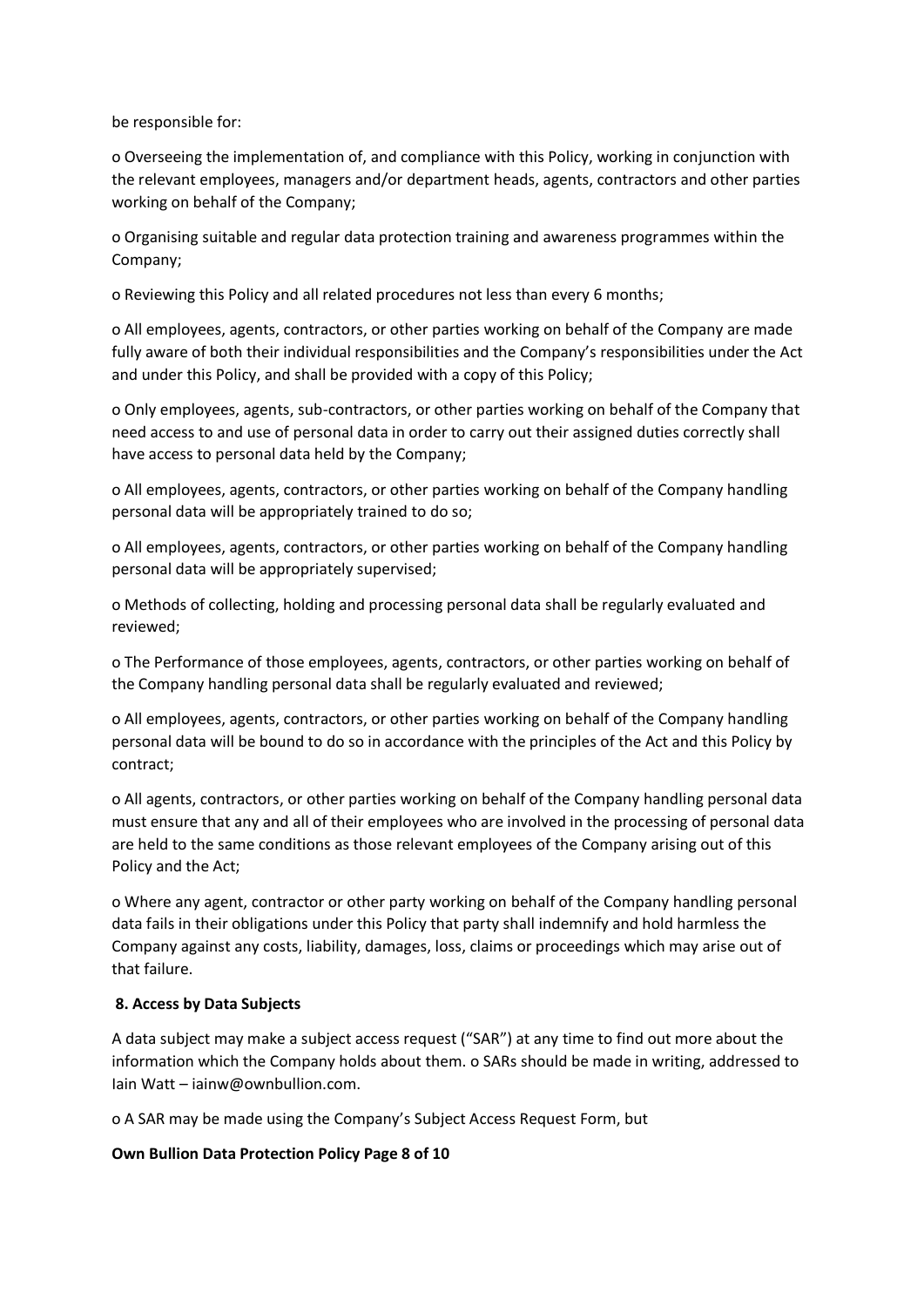does not have to be, and if it is not, it should be clearly identifiable as a SAR.

o SARs must make it clear whether it is the data subject themselves that is making the request or whether it is a person acting on his or her behalf. In either case, proof of identity must be provided. If the SAR is made on another's behalf, the individual making the request must provide clear evidence of their authorised capacity to act on behalf of the data subject.

o The Company currently requires a fee of £10 (the legal maximum) for each SAR, payable by Paypal. Upon receipt of a SAR the Company shall have a maximum period of 40 calendar days within which to respond fully but shall always aim to acknowledge receipt of SARs within 7 days. The following information will be provided to the data subject:

o Whether or not the Company holds any personal data on the data subject;

o A description of any personal data held on the data subject;

o Details of what that personal data is used for;

o Details of how to access that personal data and how to keep it up to date;

o Details of any third-party organisations that personal data is passed to; and

o Details of any technical terminology or codes.

## **9. Notification to the Information Commissioner's Office**

As a data controller, the Company is required to notify the Information Commissioner's Office that it is processing personal data. The Company is registered in the register of data controllers, registration number: ZA151785.

Data controllers must renew their notification with the Information Commissioner's Office on an annual basis. Failure to notify constitutes a criminal offence.

Any changes to the register must be notified to the Information Commissioner's Office within 28 days of taking place.

The Data Protection Officer shall be responsible for notifying and updating the Information Commissioner's Office.

## **10. Implementation of Policy**

This Policy shall be deemed effective as of 01/10/2020. No part of this Policy shall have retroactive effect and shall thus apply only to matters occurring on or after this date.

This Policy has been approved & authorised by:

Name: Iain Watt

Position: Own Bullion Pty Ltd Director

Date: 01/10/2020

Due for Review by: 01/10/2021

Own Bullion Data Protection Policy Page 9 of 10